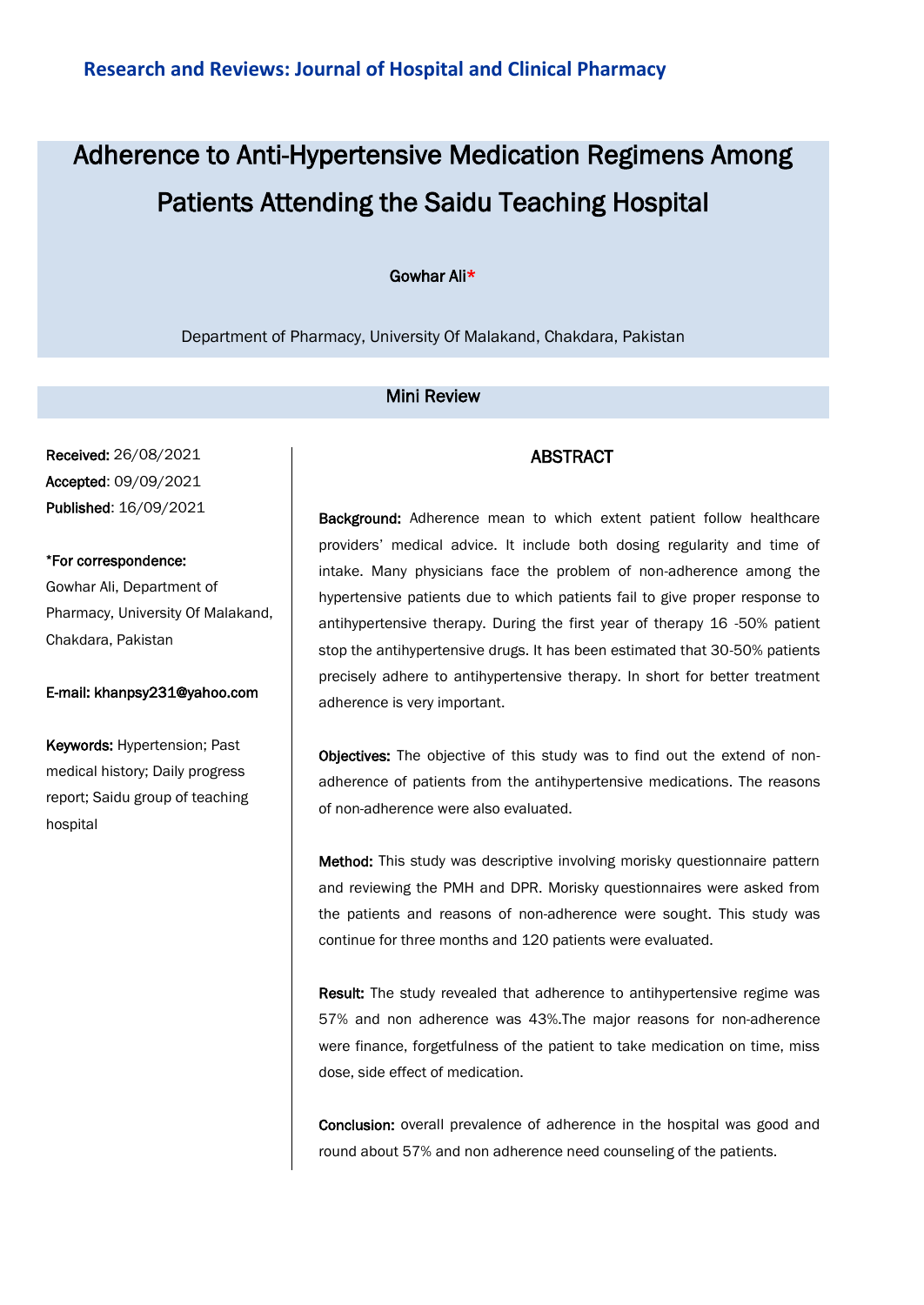## **Research and Reviews: Journal of Hospital and Clinical Pharmacy**

#### INTRODUCTION

The prevalence of hypertension is very high and increasing day by day throughout the world. In 2002 the prevalence rate of HTN was estimated at about 35% of Ghanaians in the age 40-45, and 40% in those having age about 55 years. The prevalence rat was approximately 6% in those having age below 40 years. The prevalence of hypertension in this age was higher in male then female. Hypertension is the most common of heart failure, stroke, chronic renal disease and sudden death in Ghana. The major prevalence reason for HTN in this poor country is poverty, patients can't afford standard hypertension medication. Many physicians face the problem of nonadherence among their Hypertension patient. During the first year of treatment 16%-50% patients stop medication. It has been estimated that only 30%-50% patients adhered to their hypertensive medication regimens. To improve the rate of hypertension control among underrepresented clinic populations, four years study was conducted in large teaching hospitals on the west coast of California. Thirteen thousand and sixty seven African (75%) and Hispanic American (25%) adult were participated in this study. In order to assess patient's medicine taking behavior, a 9-item scale was developed and given to all patients during their medical treatment program. Reliability of the measure, as determined by internal consistency, was found to be 0.89. Individuals scoring high on the selfreported measure were significantly more likely to have their blood pressure under control compared to individuals who scored lower. A total of 74% of individual scoring high on the compliance scale had their blood pressure under control compared to 48% of individuals scoring low (p<0.001). Patient variables which highly correlated with blood pressure control include forgetfulness, lack of understanding, health beliefs, previous history of non-adherence, poor provider/patient communication and lack of social support. Treatment variables included complexity of the regimen and long waiting time [1].

## LITERATURE REVIEW

Saidu teaching hospital was the site for this study. It is located at Swat of Khyber pukhtunkhwa of swat. Its round about 1500 beds hospital compose of many departments. It is situated at distance of 150 meters far from the saidu medical college. All doctors, house officer, TMOs, pharmacist, Nurses and other health related field people are practicing in it to get skillful knowledge and later on serve the humanity. Both hypertensive adult out patients and inpatients were used for study.

One hundred and twenty patients were selected for this study. It was composed up of 70 males and 50 females and there average age was between 40 to 70 years. All those patients were involved who are willing give interview. Most of them are inpatients and explicitly given the answers of questions In exclusion criteria:

- Those patients were not interviewed who felt inconvenience during interview
- Pregnant women
- Psychotic patients
- Less than six months antihypertensive patients were also excluded.

#### Tool development

Tool used for data collection was questionnaires consisting of Morisky's self- reporting medication adherence questions regarding to medication use for HTN and major reasons for non-adherence. The Morisky self-reported medication adherence scale/score is a commonly used adherence screening tool. It is comprised of four yes/no questions about past medication. These questions are easy and simple during drug history interviews.

This study was conducted between 2nd October to 2nd December 2016. One hundred and twenty patients were involved in this study. Interview was taken from every person with his/her consent  $[2]$ .

#### Data analysis

In the Morisky scale, a NO answer was given a score of 1, and a Yes a score of 0. Thus a patient answer NO to all questions had a maximum score of 4 indicating 100% adherence, three NO is indicating 75%; two NO equal to 50% and one NO is 25% adherence. Patients who answered Yes to all the questions score 0% adherence i.e. they are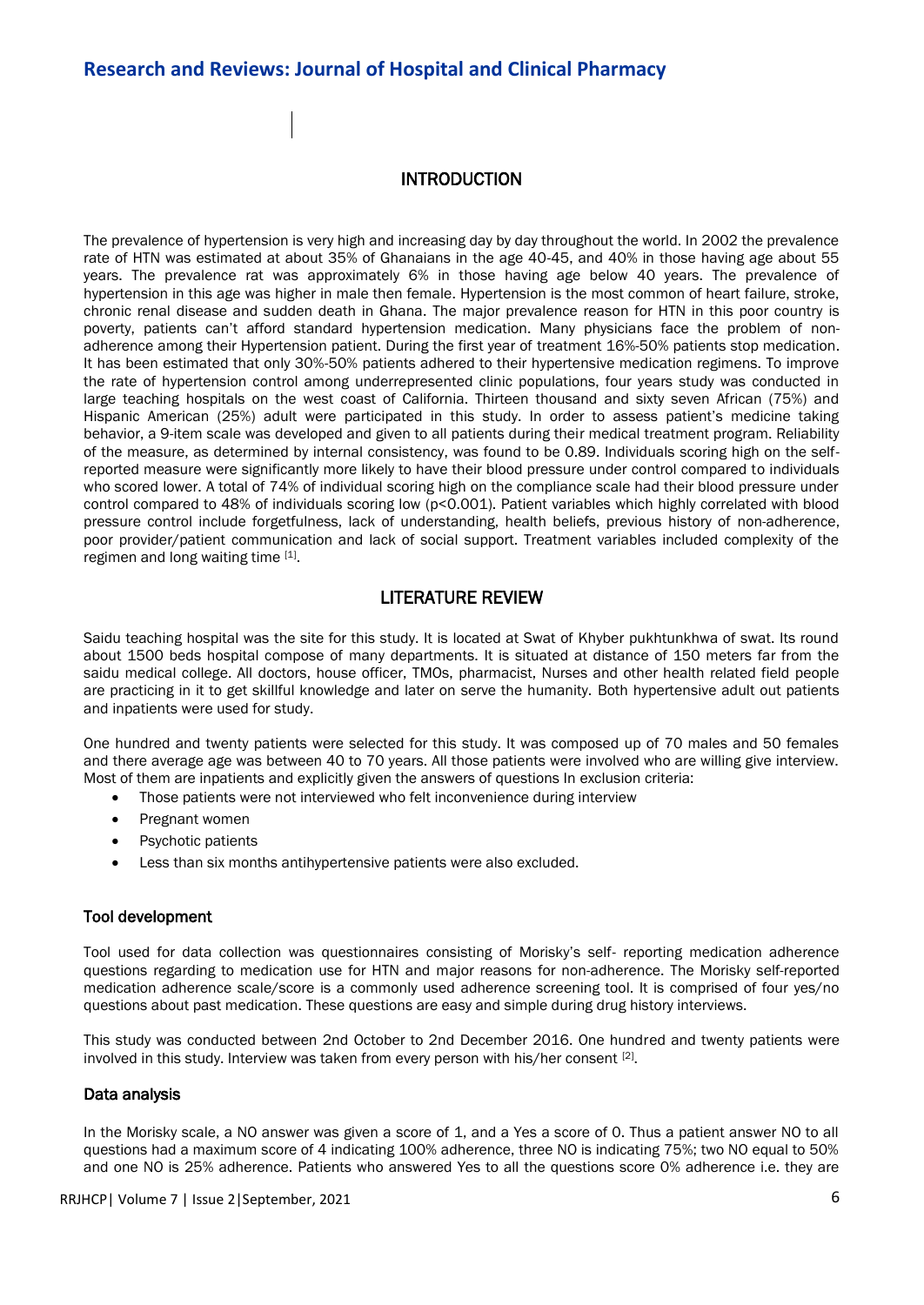# **Research and Reviews: Journal of Hospital and Clinical Pharmacy**

non-adherent. Patients score of 75% or more were described as adherent and patients with score less than 75% were considered as non-adherent [3].

## **DISCUSSION**

Only 42.5% patients fully adhered to their antihypertensive medication, because they had given no answer to all questions.15% patients had 75% adherence because they had given no answer to 3 questions.20.83% patients had given no answer to 2 questions so their adherence are 50%.18.33% patients had 25% adherence because they had given no answer to 1 question (Table 1)  $[4]$ .

| Morisky     | Ω        | 1     | $\overline{2}$ | 3  | 4    | Total |
|-------------|----------|-------|----------------|----|------|-------|
| score       |          |       |                |    |      |       |
| Male        | 3        | 10    | 17             | 15 | 25   | 70    |
| female      | $\Omega$ | 15    | 5              | 3  | 27   | 50    |
| Total no of | 3        | 25    | 22             | 18 | 51   | 120   |
| patients    |          |       |                |    |      |       |
| Total       | 2.5      | 20.83 | 18.33          | 15 | 42.5 | 100   |
| percentage  |          |       |                |    |      |       |

Table 1. Summary of results of Morisky scores to Hypertensive Patients.

Overall adherence ratio was good, but it need counseling and awareness to rise the adherence ratio. Adherence is very important aspect in treatment of hypertension. An early study has show that for adequate treatment patient should take at least 80% of prescribed regimen. Poor adherence is the main leading cause fo treat failures and chronic heart failure. In this study 51 patients showed 100% adherence and 3 patient showed 2.5% adherence ,but overall adherence to medicines was not good. In short 57%patients show fully adherence while 43% patients showed non adherence toward antihypertensive drugs (Table 2)<sup>[5]</sup>.

Table 2. Reasons for non-adherence to anti-hypertensive medications.

| Reasons                        | Frequency | Percentage |
|--------------------------------|-----------|------------|
| Financial                      | 42        | 35         |
| forgetfulness                  | 8         | 6.6        |
| Felling well                   | 15        | 12.5       |
| Side effect                    | Ω         |            |
| Busy and forget                |           | 3.33       |
| Don't believe in the treatment | Ω         |            |
| Total                          | 59        | 49.16      |

During study some patients showed single reason for non-adherence while some showed multiple reason for nonadherence. The following table has shown different reasons for non-adherence during study.

#### **Conclusion**

Excellent adherence rate was not Good that is 42.5% and overall adherence rate was 57%. Financial problems was the major reasons of non adherence. Female HTN patients were more adhered toward antihypertensive drug. Proper counselling was also the leading factor for non-adherence. This study is valuable to health care providers, doctors, pharmacist, ministry of health of khyper pukhtonkhw, administration SGTH and common public. This study will divert concentration of doctors and pharmacist toward the adherence of treatment regimen not only hypertensive patients bull all patients. It will create awareness both in professional candidates and patients population. It will make patients financially stable because adherence reduce the cost of therapy. Importance of pharmacist will be brighten.

As a result of lack of sufficient resources and time constraint this study was limited only to SGTH and not extended to the other hospital of district swat. Morisky's scale method was used in this study because it's inexpensive and